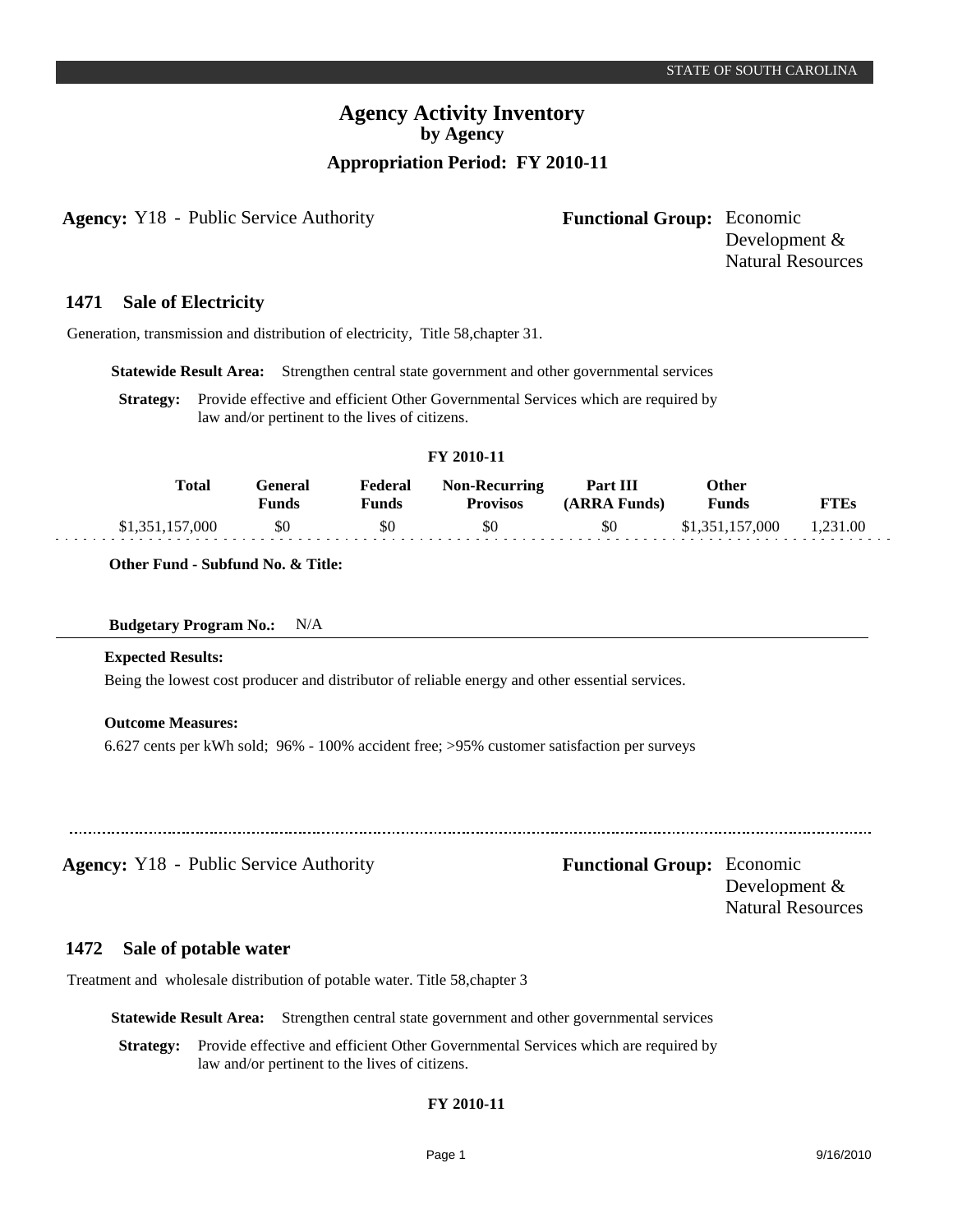# **Agency Activity Inventory by Agency**

## **Appropriation Period: FY 2010-11**

|                                                                        | <b>Total</b>   | <b>General</b><br><b>Funds</b>                                   | Federal<br><b>Funds</b> | <b>Non-Recurring</b><br><b>Provisos</b> | Part III<br>(ARRA Funds)                                            | Other<br><b>Funds</b> | <b>FTEs</b>              |
|------------------------------------------------------------------------|----------------|------------------------------------------------------------------|-------------------------|-----------------------------------------|---------------------------------------------------------------------|-----------------------|--------------------------|
| \$3,700,000                                                            |                | \$0                                                              | \$0                     | \$0                                     | \$0                                                                 | \$3,700,000           | 11.00                    |
|                                                                        |                | Other Fund - Subfund No. & Title:                                |                         |                                         |                                                                     |                       |                          |
| <b>Budgetary Program No.:</b>                                          |                | N/A                                                              |                         |                                         |                                                                     |                       |                          |
| <b>Expected Results:</b>                                               |                |                                                                  |                         |                                         |                                                                     |                       |                          |
|                                                                        |                | Being the lowest cost producer and distributor of potable water. |                         |                                         |                                                                     |                       |                          |
| <b>Outcome Measures:</b>                                               |                |                                                                  |                         |                                         |                                                                     |                       |                          |
| N/A                                                                    |                |                                                                  |                         |                                         |                                                                     |                       |                          |
|                                                                        |                |                                                                  |                         |                                         |                                                                     |                       |                          |
|                                                                        |                |                                                                  |                         |                                         |                                                                     |                       |                          |
| <b>Agency:</b> Y18 - Public Service Authority                          |                |                                                                  |                         |                                         | <b>Functional Group:</b> Economic                                   |                       |                          |
|                                                                        |                |                                                                  |                         |                                         |                                                                     |                       | Development &            |
|                                                                        |                |                                                                  |                         |                                         |                                                                     |                       | <b>Natural Resources</b> |
| 1473                                                                   | Administration |                                                                  |                         |                                         |                                                                     |                       |                          |
| As defined by Federal Energy Regulatory Commission Title 58, chapter 3 |                |                                                                  |                         |                                         |                                                                     |                       |                          |
| <b>Statewide Result Area:</b>                                          |                |                                                                  |                         |                                         | Strengthen central state government and other governmental services |                       |                          |
| <b>Strategy:</b>                                                       |                | Administration                                                   |                         |                                         |                                                                     |                       |                          |

## **FY 2010-11**

| Total        | General<br>Funds | Federal<br>Funds | <b>Non-Recurring</b><br><b>Provisos</b> | Part III<br>(ARRA Funds) | Other<br><b>Funds</b> | <b>FTEs</b> |  |
|--------------|------------------|------------------|-----------------------------------------|--------------------------|-----------------------|-------------|--|
| \$98,966,000 | \$0              | \$0              | \$0                                     | \$0                      | \$98,966,000          | 582.00      |  |

**Other Fund - Subfund No. & Title:**

**Budgetary Program No.:** N/A

### **Expected Results:**

Being the lowest cost provider of electric and water services.

## **Outcome Measures:**

N/A